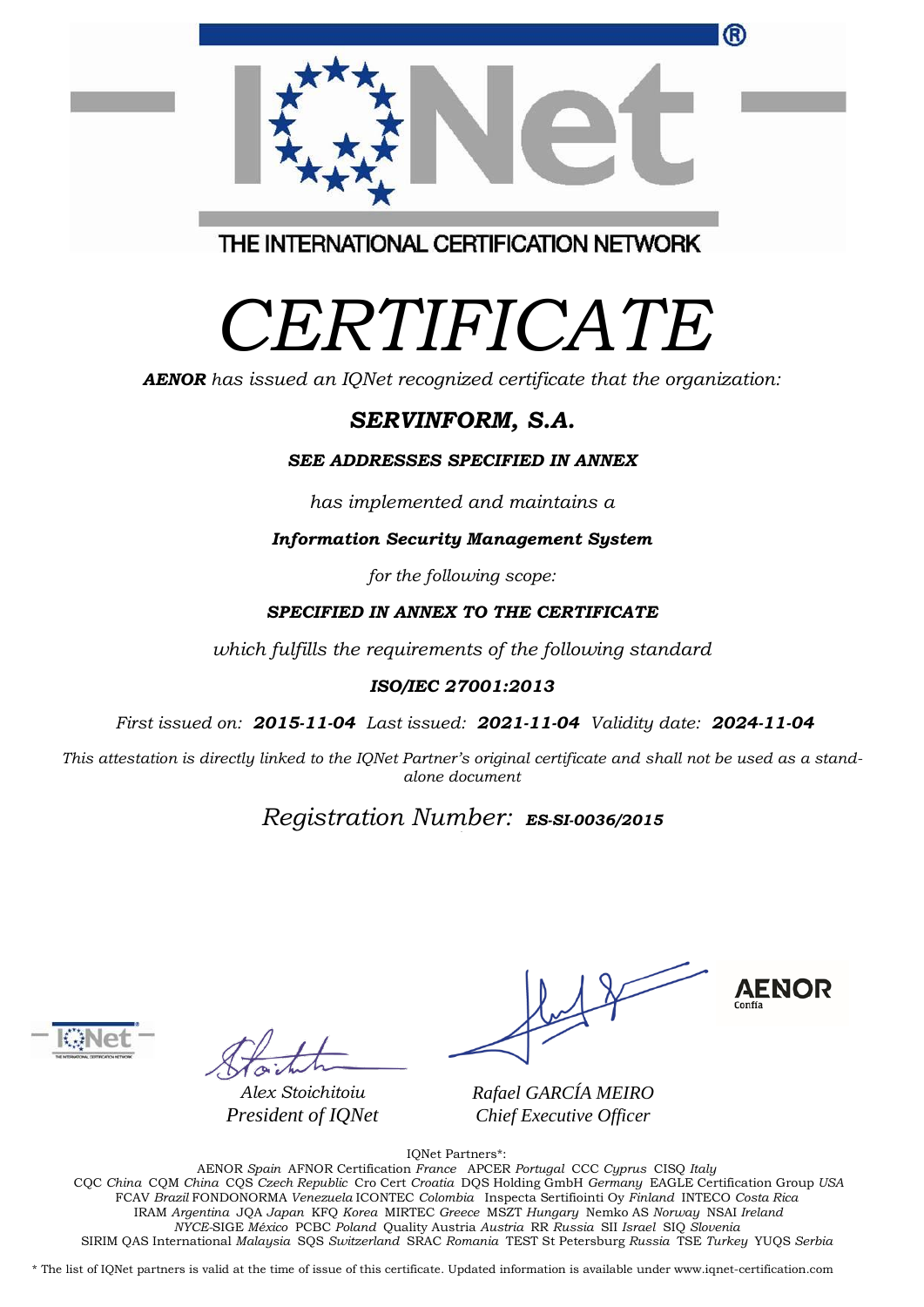|                                                                                         | $\bf (R)$                                                                            |  |  |
|-----------------------------------------------------------------------------------------|--------------------------------------------------------------------------------------|--|--|
|                                                                                         |                                                                                      |  |  |
|                                                                                         | THE INTERNATIONAL CERTIFICATION NETWORK                                              |  |  |
| Annex to IQNet Certificate Number ES-SI-0036/2015<br><b>SERVINFORM, S.A.</b>            |                                                                                      |  |  |
| PI PISA C/ MANUFACTURA Nº 1, 5, 7, 9 Y 11.<br>41927 - MAIRENA DEL ALJARAFE<br>(SEVILLA) | POLIGONO INDUSTRIAL DEL MEDITERRANEO, CL FILA, 8.<br>46550 - ALBUIXECH<br>(VALENCIA) |  |  |
| PI LEGUIZAMON, CL GORBEIA, 1.                                                           | AV DE LOS PREMIOS NOBEL, 37.                                                         |  |  |

**DIAGONAL COMPANY, PASEO DE LA ZONA FRANCA 191. 08038 - BARCELONA**

**AV DE LOS PREMIOS NOBEL, 37. 28850 - TORREJON DE ARDOZ (MADRID)**

*First issued on: 2015-11-04 Last issued: 2021-11-04 Validity date: 2024-11-04*

*This annex is only valid in connection with the above-mentioned certificate.*

**48450 - ETXEBARRI (BIZKAIA / VIZCAYA)**

*Alex Stoichitoiu President of IQNet*

*Rafael GARCÍA MEIRO Chief Executive Officer*

**AENOR** 

IQNet Partners\*:

AENOR *Spain* AFNOR Certification *France* APCER *Portugal* CCC *Cyprus* CISQ *Italy* CQC *China* CQM *China* CQS *Czech Republic*  Cro Cert *Croatia* DQS Holding GmbH *Germany* FCAV *Brazil* FONDONORMA *Venezuela* ICONTEC *Colombia* Inspecta Sertifiointi Oy *Finland* INTECO *Costa Rica* IRAM *Argentina* JQA *Japan* KFQ *Korea* MIRTEC *Greece* MSZT *Hungary* Nemko AS *Norway*  NSAI *Ireland NYCE-*SIGE *México* PCBC *Poland* Quality Austria *Austria* RR *Russia* SII *Israel* SIQ *Slovenia*  SIRIM QAS International *Malaysia* SQS *Switzerland* SRAC *Romania* TEST St Petersburg *Russia* TSE *Turkey* YUQS *Serbia* IQNet is represented in the USA by: AFNOR Certification, CISQ, DQS Holding GmbH and NSAI Inc.

\* The list of IQNet partners is valid at the time of issue of this certificate. Updated information is available under www.iqnet-certification.com